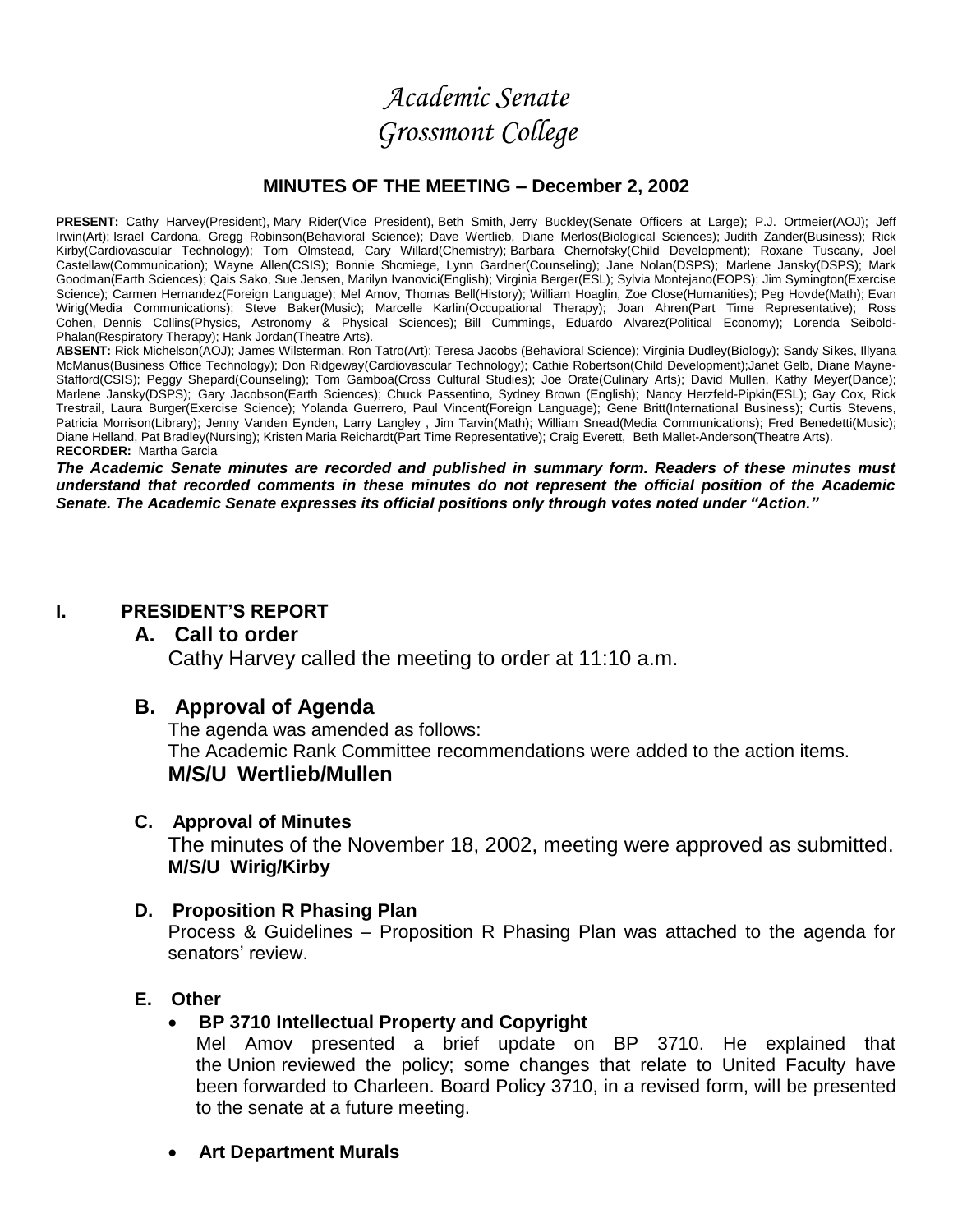Under the direction of the Art Department, wonderful murals have been created on the temporary construction walls of the LRC Tech Mall. The Academic Senate gave a hand to acknowledge those who were involved in the design and development of the murals.

# **II. ACTION ITEMS**

# **A. Academic Rank Committee Recommendations Presented by Evan Wirig**

- Richard T. Trestrail Professor
- Henry J. Jordan Professor

**M/S/U Wirig/Wertlieb**

## **B. Honor's Experience**

#### **Presented by Israel Cardona**

Senators voted on the following Honor's Experience motion:

*The Academic Senate endorses the development of an Honors/Scholars educational experience at Grossmont College and solicits the Curriculum Committee to review the requirements and components of an Honors Experience.*

The motion passed with the following results:

- **29 Aye**
- **6 No**
- **6 Abstain**

#### **C. Articulation Officer Resolution Presented by Bonnie Schmiege**

Bonnie presented the following Articulation Officer resolution for senate's approval:

*Whereas articulation is the foundation upon which the college's transfer efforts are based;*

*Whereas the availability of articulated courses is essential for our students to complete transfer admission requirements;*

*Whereas the workload for articulation has significantly increased over the last decade, now including over 60 institutions and 750 separate agreements;*

*Whereas the articulation officer is the person responsible for ensuring the transferability of our courses and their ability to contribute to the completion of intersegmental agreements such as CSU General Education, Transfer Admission Guarantee (TAG), California Articulation Number (CAN), and Intersegmental General Education Transfer Curriculum (IGETC);*

*Whereas articulation responsibilities will increase in the future with the development of Intersegmental Major Preparation Articulated Curriculum (IMPAC);*

*Whereas articulation agreements are now required by the Chancellor's Office as part of associate degree program approval;*